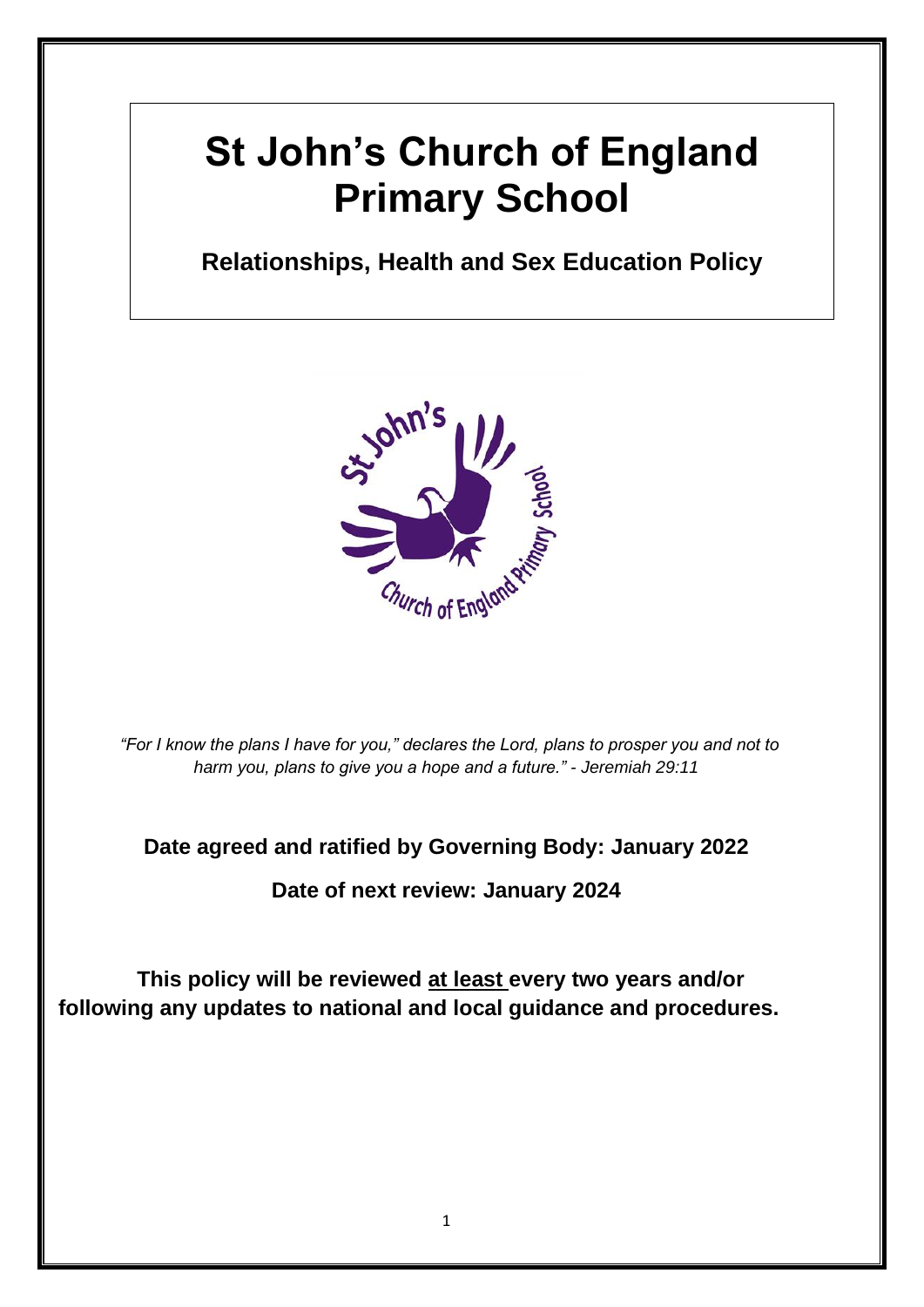### **Contents**

| <b>Section</b> | <b>Subject</b>                     | Page                    |
|----------------|------------------------------------|-------------------------|
| 1              | <b>Rational and ethos</b>          | $\overline{\mathbf{3}}$ |
| $\mathbf 2$    | <b>Roles and responsibilities</b>  | $\overline{\mathbf{4}}$ |
| 3              | Legislation                        | 5                       |
| 4              | <b>Curriculum design</b>           | 5                       |
| 5              | <b>Safe and Effective Practice</b> | $6\phantom{1}$          |
| $6\phantom{1}$ | <b>Engaging Stakeholders</b>       | $\overline{7}$          |
| 7              | <b>Monitoring</b>                  | 8                       |
| 8              | <b>Useful Documents</b>            | 8                       |
| 9              | <b>RSE policy review date</b>      | 9                       |
|                | <b>Appendix 1a</b>                 | 10                      |
|                | <b>Appendix 1b</b>                 | 11                      |
|                | <b>Appendix 2</b>                  | 12                      |
|                | <b>Appendix 3</b>                  | 12                      |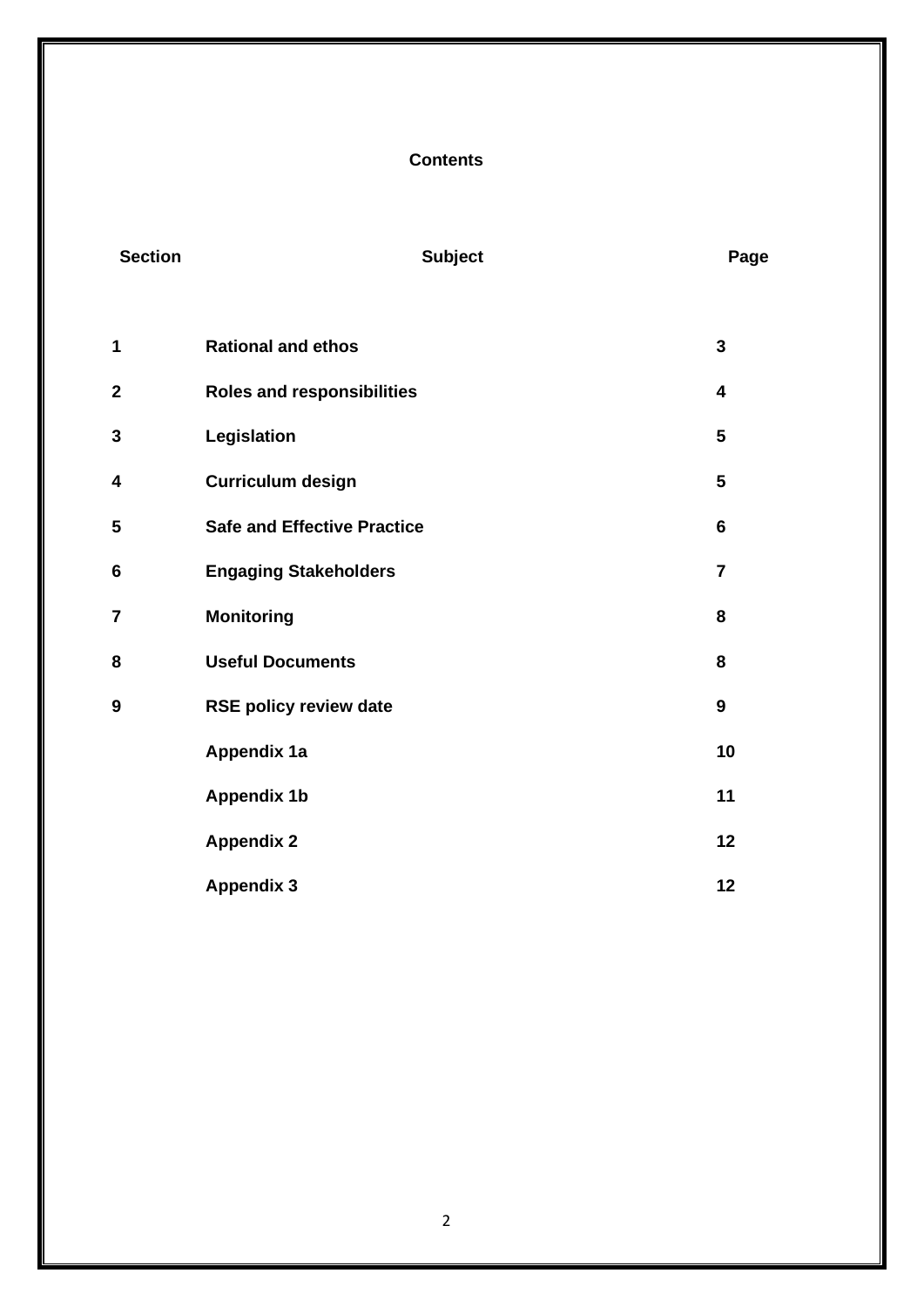#### **1. Rationale and Ethos**

#### **Christian Context**

Effective Relationships and Sex Education (RSE) can make a significant contribution to the development of the personal skills needed by pupils if they are to establish and maintain relationships. It also enables young people to make responsible and informed decisions about their health and well- being and has a positive impact on academic attainment. Sensitivity and respect should be shown to all children when teaching about personal relationships and sex education. RSE should be taught in a way that ensures there is no stigmatisation of children based on their home/personal circumstances.

All RSE should be set in a context that is consistent with the school's Christian ethos and values.

- RSE should be based on inclusive Christian principles and values, emphasising respect, compassion, loving care and forgiveness.
- RSE should be taught in the light of the belief in the absolute worth of all people and the unconditional infinite love of God.
- RSE should be sensitive to the circumstances of all children and be mindful of the variety of expressions of family life in our culture, yet it should also uphold the Christian values regarding relationships and marriage as recognised by the Church of England (i.e. Marriage is a gift of God in creation and encompasses consent, public witness, permanence and lifelong fidelity) *1*

*1 Please see Appendix 1 a, 1 b and 2* 

- Issues regarding human sexuality should be addressed sensitively
- The exploration of reproduction and sexual behaviour within the Science curriculum should stand alongside the exploration of relationships, values and morals and Christian belief

Whilst children are given the opportunity to explore their own attitudes, values and beliefs and to develop an individual moral code that will guide their actions, this is exercised within an understanding of the right of people to hold their own views within a framework of respect for others.

Sex education must be an integral part of the personal, social and health education curriculum in all Church Schools. Each school must teach within a framework of Christian values and the Christian understanding that sex is a gift of God as part of creation. Whilst schools may use sex education to inform children about sexual issues, each must do this with regard to matters of morality and individual responsibility, and in a way that allows children to ask and explore moral questions.

The delivery of RSE in church schools should encompass the teachings of the Church of England, including the Christian understanding of marriage as the context for sexual relationships and the importance of trust, loyalty, fidelity and choice, as well as the understanding of abstinence and celibacy as positive life choices, whilst being sensitive to the community it serves.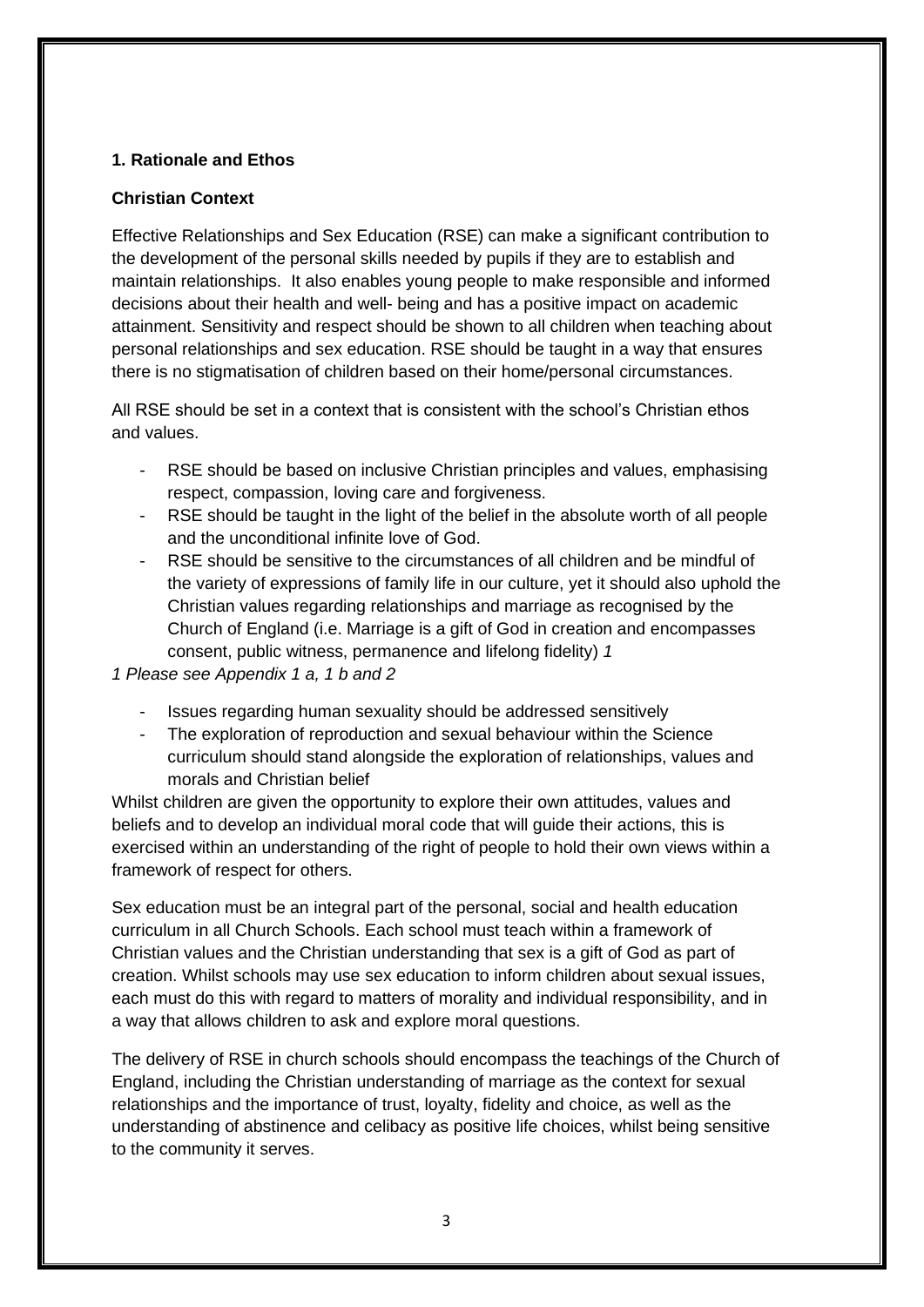#### **Definition**

Relationships and Sex Education is a lifelong learning process. It is about respect, love and care and the benefits of making and maintaining stable relationships. We recognise that to be human is to experience feelings, seek connections with other people and develop relationships that may be physical or non-physical. RSE seeks to enable young people to feel positive about themselves, manage relationships and access the infrastructure of support to empower them to investigate all possible options available to them.

Each school's approach to RSE should be sensitive to the age and aptitude of the children, but be straightforward and factual in line with the law and good pedagogy. To embrace the challenges of creating a happy and successful adult life, pupils need knowledge that will enable them to make informed decisions about their wellbeing, health and relationships and to build their self-efficacy. Therefore, RSE should reflect the reality of young people's lives today, especially the persuasive influences of television, video, the internet, social media, peer pressure and young people's literature. Where controversial topics arise, schools and academies are asked to use agreed collective judgement, with due regard to this policy.

#### **2. Roles and Responsibilities**

#### **Governors**

As well as fulfilling their legal obligations, the governing boards or management committee should also make sure that:

- all pupils make progress in achieving the expected educational outcomes;
- the subjects are well led, effectively managed and well planned;
- the quality of provision is subject to regular and effective self-evaluation;
- teaching is delivered in ways that are accessible to all pupils with SEND;
- clear information is provided for parents on the subject content and the right to request that their child is withdrawn; and,
- the subjects are resourced, staffed and timetabled in a way that ensures that the school can fulfil its legal obligations

### **Lead Teacher**

The RSE programme will be led by the PSHE education subject lead teacher. The lead teacher will need to work closely with colleagues in related curriculum areas to ensure Relationships Education, RSE and Health Education programmes complement, and do not duplicate, content covered in national curriculum subjects such as citizenship, science, computing and PE. It is important to check prior knowledge and build this into the planning process to ensure a smooth transition between primary and secondary.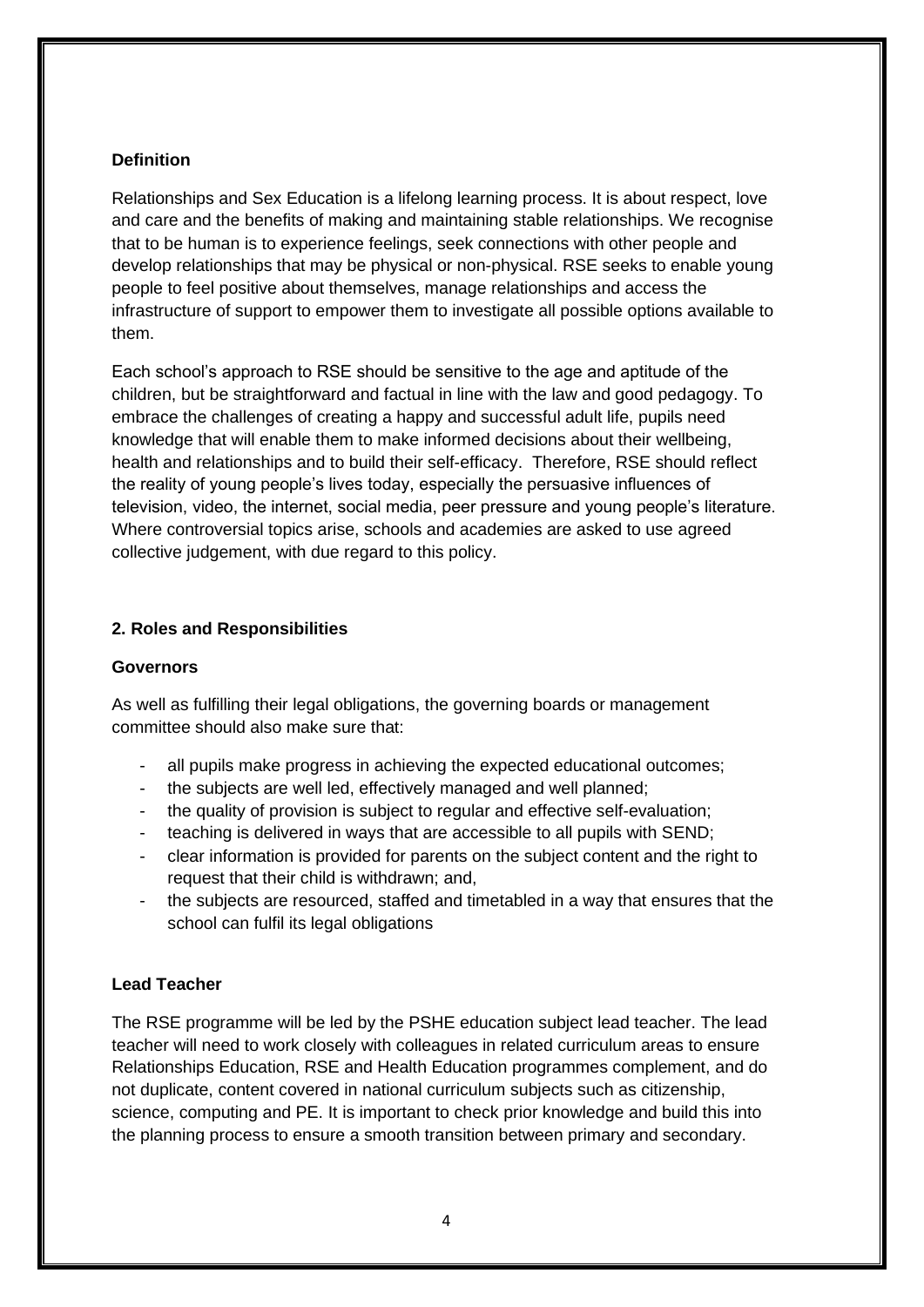#### **Teachers**

RSE is delivered through planned programmes within Science, RE and PSHE.

Teaching will be assessed and assessments used to identify where pupils need extra support or intervention. Whilst there is no formal examined assessment for these subjects, there are some areas to consider in strengthening quality of provision, and which demonstrate how teachers can assess outcomes. For example, tests, written assignments or self-evaluations, to capture progress.

Teachers are responsible for ensuring that Relationships Education, RSE and Health Education is accessible for all pupils. This is particularly important when planning teaching for pupils with special educational needs and disabilities who represent a large minority of pupils. High quality teaching that is differentiated and personalised will be the starting point to ensure accessibility.

#### **3. Legislation**

#### **Legal Requirements**

This policy covers our school's approach to Relationship and Sex Education (RSE). The Relationships Education, Relationships and Sex Education and Health Education (England) Regulations 2019, made under sections 34 and 35 of the Children and Social Work Act 2017, make Relationships Education compulsory for all pupils receiving primary education and Relationships and Sex Education (RSE) compulsory for all pupils receiving secondary education. They also make Health Education compulsory in all schools except independent schools (DfE, 2019).

Documents that inform the school's RSE policy include:

- Education Act (1996)
- Learning and Skills Act (2000)
- Education and Inspections Act (2006)
- Equality Act (2010),
- Supplementary Guidance SRE for the 21st century (2014)
- Keeping children safe in education Statutory safeguarding guidance (2016)
- Children and Social Work Act (2017)

#### - **4. Curriculum Design**

#### **Aims and Objectives**

Our RSE programme will be planned and delivered through our PSHE Association curriculum. The focus in primary school should be on teaching the fundamental building blocks and characteristics of positive relationships, with particular reference to friendships, family relationships, and relationships with other children and with adults within the Christian context of our school.

Through Relationships Education (and RSE), schools should teach pupils the knowledge they need to recognise and to report abuse, including emotional, physical and sexual abuse. In primary schools, this can be delivered by focusing on boundaries and privacy,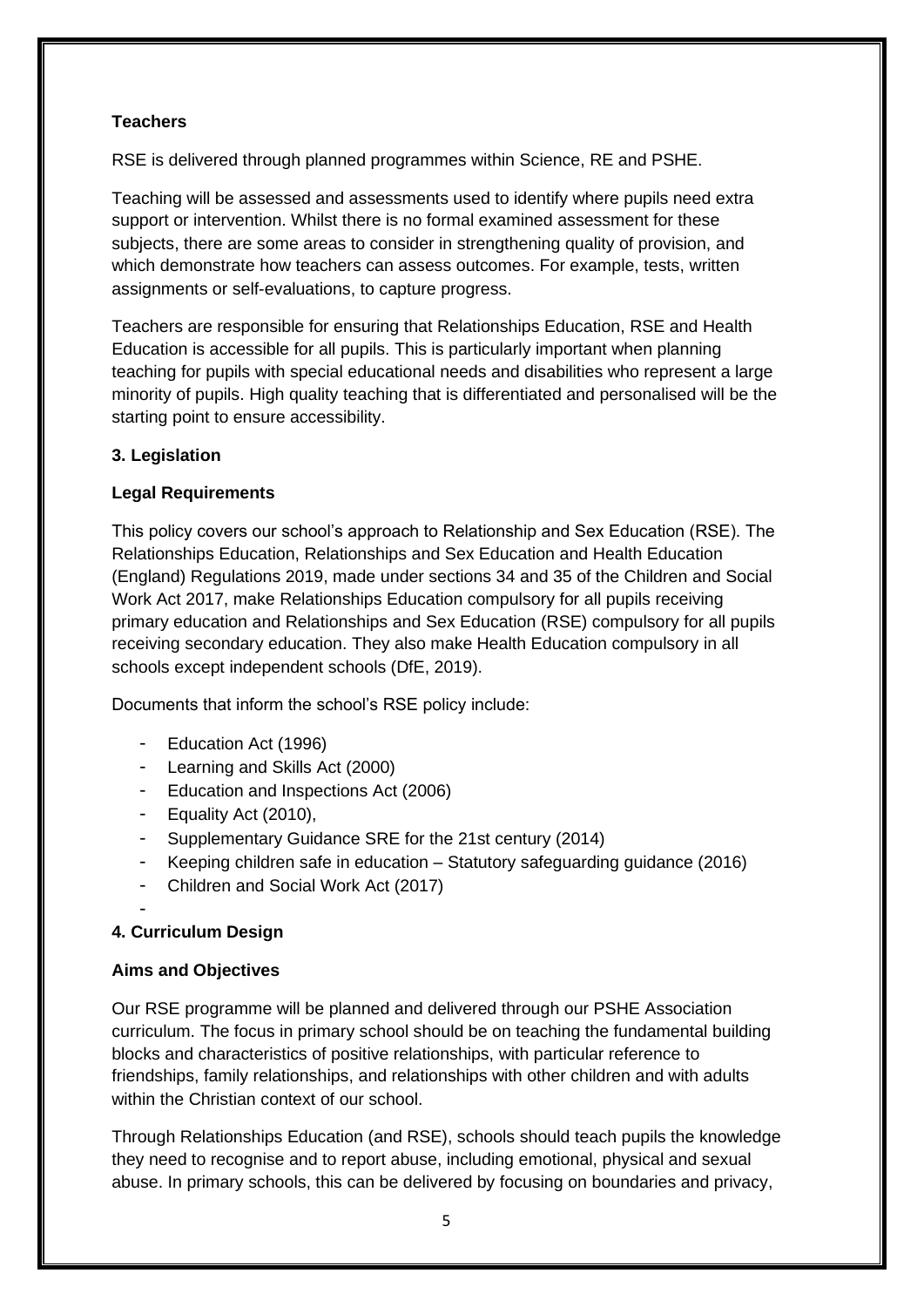ensuring young people understand that they have rights over their own bodies. This should also include understanding boundaries in friendships with peers and also in families and with others, in all contexts, including online. Pupils should know how to report concerns and seek advice when they suspect or know that something is wrong. At all stages it will be important to balance teaching children about making sensible decisions to stay safe (including online) whilst being clear it is never the fault of a child who is abused and why victim blaming is always wrong. These subjects complement Health Education and as part of a comprehensive programme and whole school approach, this knowledge can support safeguarding of children.

We aim to provide all pupils with an age appropriate RSE programme that is tailored to their physical and emotional maturity. Our RSE programme is an integral part of our whole school PSHE education provision and will ensure that pupils cover

- Families and the people that care for them
- Caring friendships
- Respectful relationships
- Online relationships
- Being safe (including E-Safety)

The aim is that through RSE, pupils:

- Develop confidence in talking, listening and thinking about feelings and relationships.
- Are able to correctly name parts of the body and describe how their bodies work
- Understand the concept of personal privacy and boundaries
- Are able to protect themselves and ask for help and support
- Are prepared for their development into adulthood
- To know the Christian definition of love in its different forms and contexts *2*
- To acquire information, developing skills and forming positive beliefs and attitudes about sex, sexuality, relationships and feelings.

Learning about relationships and sex education in PSHE education lessons will complement learning in other lessons across the curriculum including RE and Science. In doing this, we acknowledge the value of contributing to a spiral curriculum. This curriculum should enable children to make positive choices about their sexual and emotional health, both now and in the future.

*2 See Appendix 3* 

#### **5. Safe and Effective Practice**

RSE will be delivered in line with the school's equal opportunities policy within an atmosphere of mutual respect. Resources selected to support the programme will be free from cultural bias wherever possible and will avoid gender stereotyping. RSE will be available to all pupils regardless of gender, culture or disability.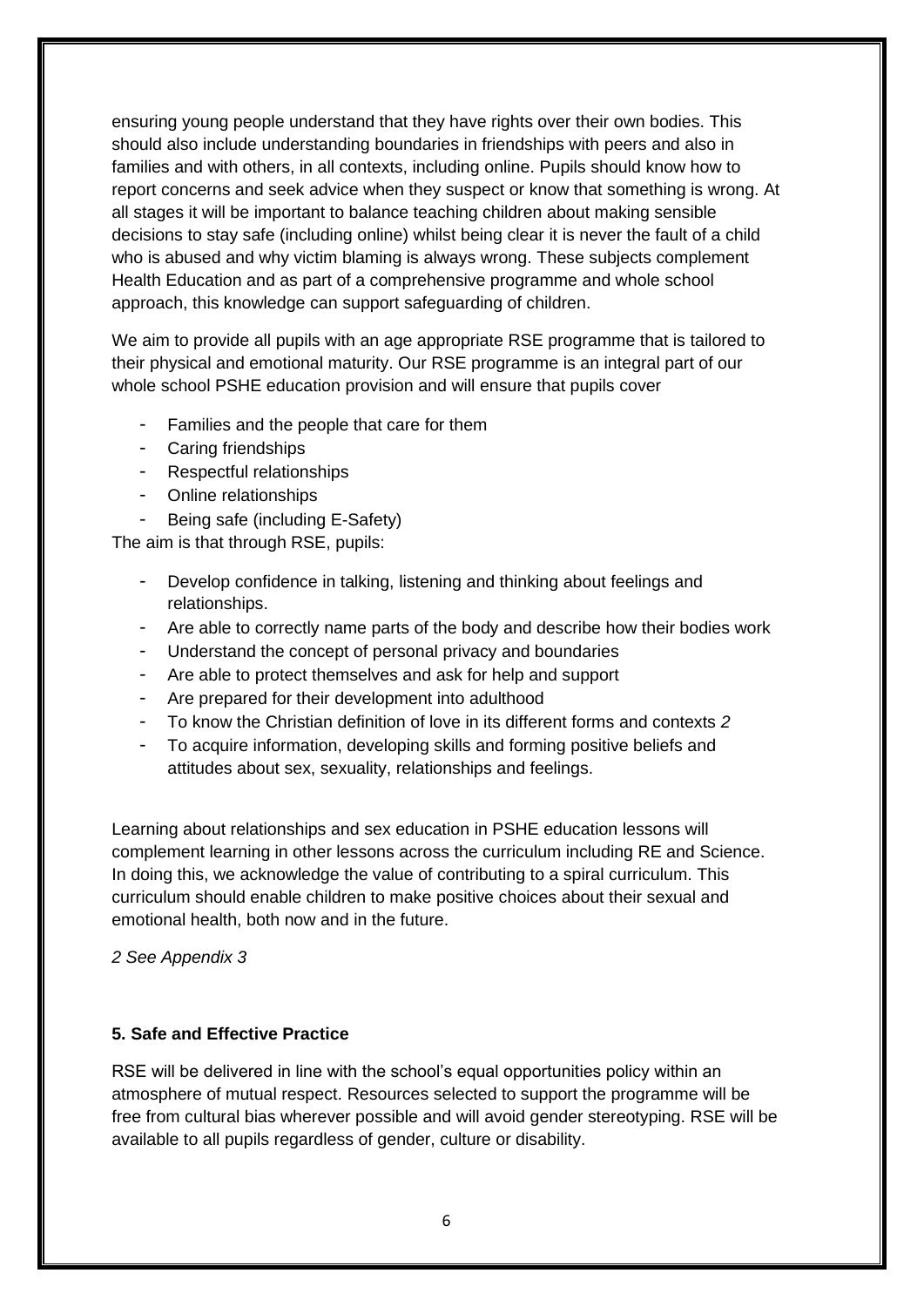#### **Personal beliefs**

Beliefs and attitudes of teachers should not influence their teaching of RSE. All RSE teaching will take into account beliefs of pupils. The school is committed to making reasonable adjustments wherever possible to promote accessibility and inclusivity of the curriculum. All RSE teaching will take into account beliefs of pupils and their family circumstances and will reflect sensitively that some children may have a different structure of support around them.

#### **Language and Ground Rules in RSE Lessons**

Teachers and pupils will agree ground rules which will include:

- No one will feel forced to answer a personal question
- No one will be forced to take part in discussions
- Language used should be easily understood by all
- Correct names for body parts will be used
- Meanings of words will be explained in a simple, factual way

#### **Managing Difficult Questions**

It is inevitable that controversial issues and difficult questions which extend beyond the RSE curriculum will occur in lessons. At all times, students will be offered sensitive and appropriate support. Consideration will be given to the potential for small group or 1-1 discussion to approach the discussion of specific issues. The issue will be addressed with sensitivity and at a level appropriate to the age group and developmental stage, taking into account any additional SEND in an objective manner free from personal bias. Account must be taken of different viewpoints such as different religious beliefs. Discussion should be set within the legal framework and students made aware of the law when it relates to these issues. Students will be made aware that some information cannot be held confidential and should understand that if certain disclosures are made, certain actions will ensue- in this situation, refer to the school's safeguarding policy.

RSE can be a sensitive issue and teachers may welcome support and training. Provision will be made available for teaching staff to clarify legislation, curriculum requirements and to consider appropriate teaching approaches and materials. The school will support the use of visitors from outside, such as health professionals, police and voluntary sector, and other organisations to provide support and training to staff teaching RSE.

### **Safeguarding**

At the heart of these subjects there is a focus on keeping children safe, and schools can play an important role in preventative education. Keeping Children Safe in Education (KCSIE) sets out that all schools and colleges should ensure children are taught about safeguarding, including how to stay safe online, as part of providing a broad and balanced curriculum. The knowledge taught from our PSHE programme and whole school approach to RSE will support the safeguarding of children. LGBT+ bullying is dealt with strongly and sensitively.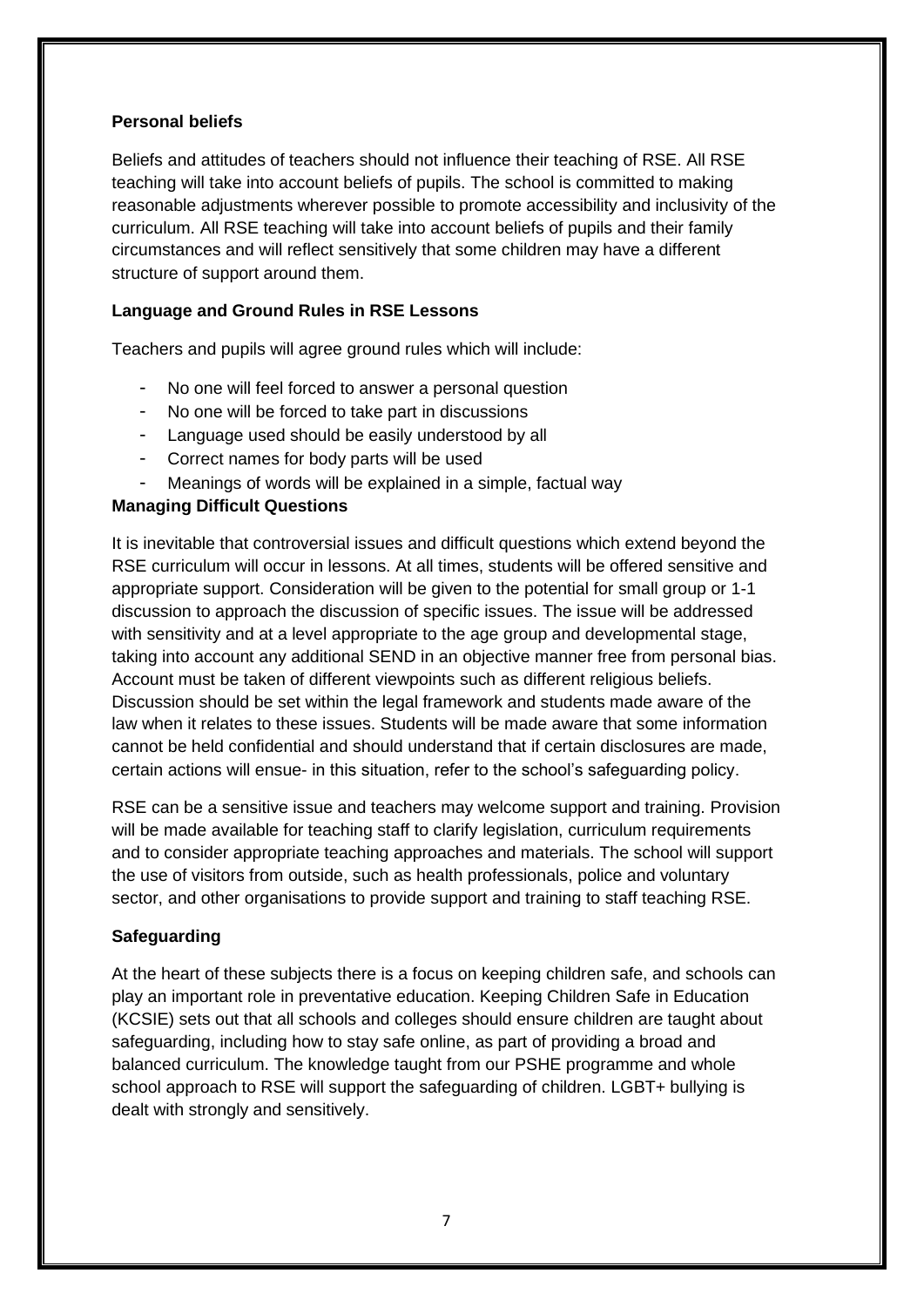See Safeguarding Policy (With reference to Abuse, Forced Marriages and Female Genital Mutilation where appropriate). School staff will always discuss concerns with the designated member of staff.

In regards to external agencies and visitors, it is important to agree how confidentiality will work in any lesson and that the visitor understands how safeguarding reports should be dealt with in line with school policy

#### **6. Engaging Stakeholders**

#### **Parents**

In developing this policy, parents have been consulted in line with the statutory guidance. Through consulting with parents, the school has provided examples of the resources that they plan to use as this can be reassuring for parents and enables them to continue the conversations started in class at home.

Occasionally, issues about RSE may arise spontaneously in other lessons (e.g. while studying a text in literacy) where it is not the main focus of the lesson. This is not considered to be part of the planned RSE curriculum and consideration must be given as parents or carers cannot withdraw their children in these circumstances.

The role of parents in the development of their children's understanding about relationships is vital. Parents are the first teachers of their children. They have the most significant influence in enabling their children to grow and mature and to form healthy relationships. Therefore, we are committed to working with parents and carers by working closely with them to ensure that they are fully aware of what is being taught. We will provide opportunities for parents to access additional resources and support during parent consultation sessions.

The science national curriculum in key stage 1 and 2 includes teaching about the main external body parts and changes to the human body as it grows from birth to old age, including puberty. Parents cannot withdraw their children from the national curriculum.

Parents/carers withhold the right to withdraw their child from non-statutory parts of RSE contents. Sex education is not compulsory at primary school. The school will teach sex education tailored to the age, physical and emotional maturity of our pupils. Parents will be informed before a sex education lesson and will be given the opportunity to withdraw their child from the learning.

#### **7. Monitoring, reporting and evaluation**

Teachers will critically reflect on their work in delivering RSE through pupil voice and parent consultations. Pupil voice will be influential in adapting and amending planned learning activities. Pupils will have the opportunities to review and reflect on their learning during planned activities in lessons and an E-Safety questionnaire at the beginning of the year.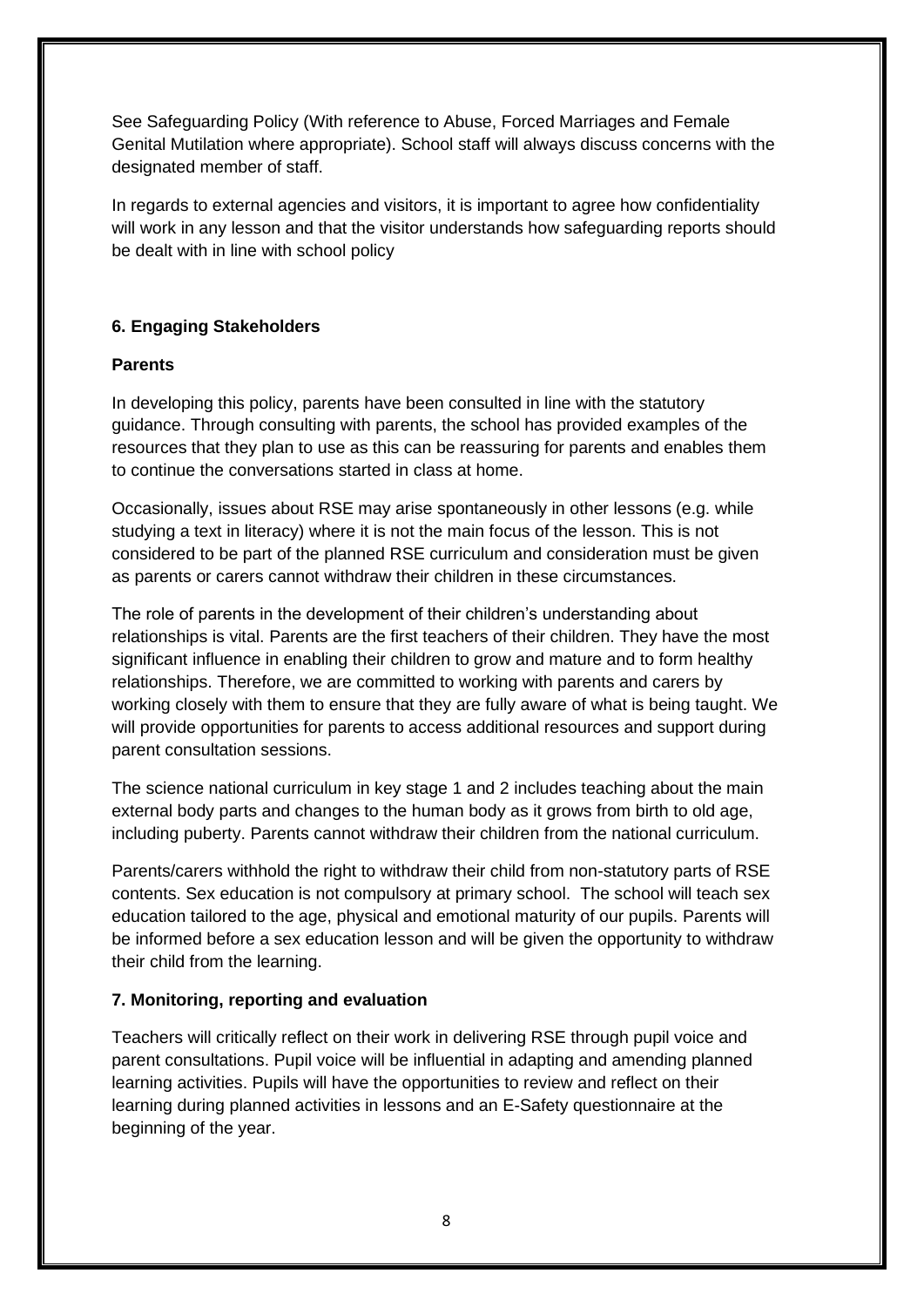The PSHE lead teacher will ensure that RSE is taught according to the statutory guidance.

#### **8. Useful Documents and Resources**

Key references can be found below. These have been taken from "Valuing All God's Children, Guidance for Church of England Schools in Challenging Homophobic Bullying" May 2014 pages 60-62

**https://www.churchofengland.org/media/1988293/valuing%20all%20god's%20child ren%20web%20final.pdf** 

**http://www.stonewall.org.uk/at\_school/education\_for\_all/quick\_links/education\_re sources/primary\_school\_resources/default.asp** 

*Key Stage 1: Love and Sex Matters by Kate Guthrie, Verity Holloway, Katy Staples* 

*(www.salisbury.anglican.org). This includes lessons about how wonderful our bodies are and "My family - those who care for me" . These are inclusive materials that affirm all children and help to raise self-esteem.* 

*Key Stage 2: Love and Sex Matters by Kate Guthrie, Verity Holloway, Katy Staples (www.salisbury.anglican.org). This includes a lesson on Christian marriage that might be taught in PSHE or RE. It also includes a lesson called 'Firm Foundations' which allows pupils to focus on the question of "What makes people compatible?" This is explored with reference to long-term committed relationships and friendships. There is the possibility that children can raise for themselves the issue of gay relationships - but the focus for this lesson is compatibility and how we make sensible choices. The summary activity asks which behaviours make for life giving relationships and what makes lifelimiting or destructive relationships. It is an inclusive activity that allows pupils to begin to form safe guidelines for healthy behaviours within loving and nurturing, non-exploitative relationships.*

### **9. RSE policy review date**

As part of effective RSE provision, the RSE policy should be reviewed at least every 18 months / 2 years to ensure that it continues to meet the needs of pupils, staff and parents and that it is in line with current Department for Education advice and guidance.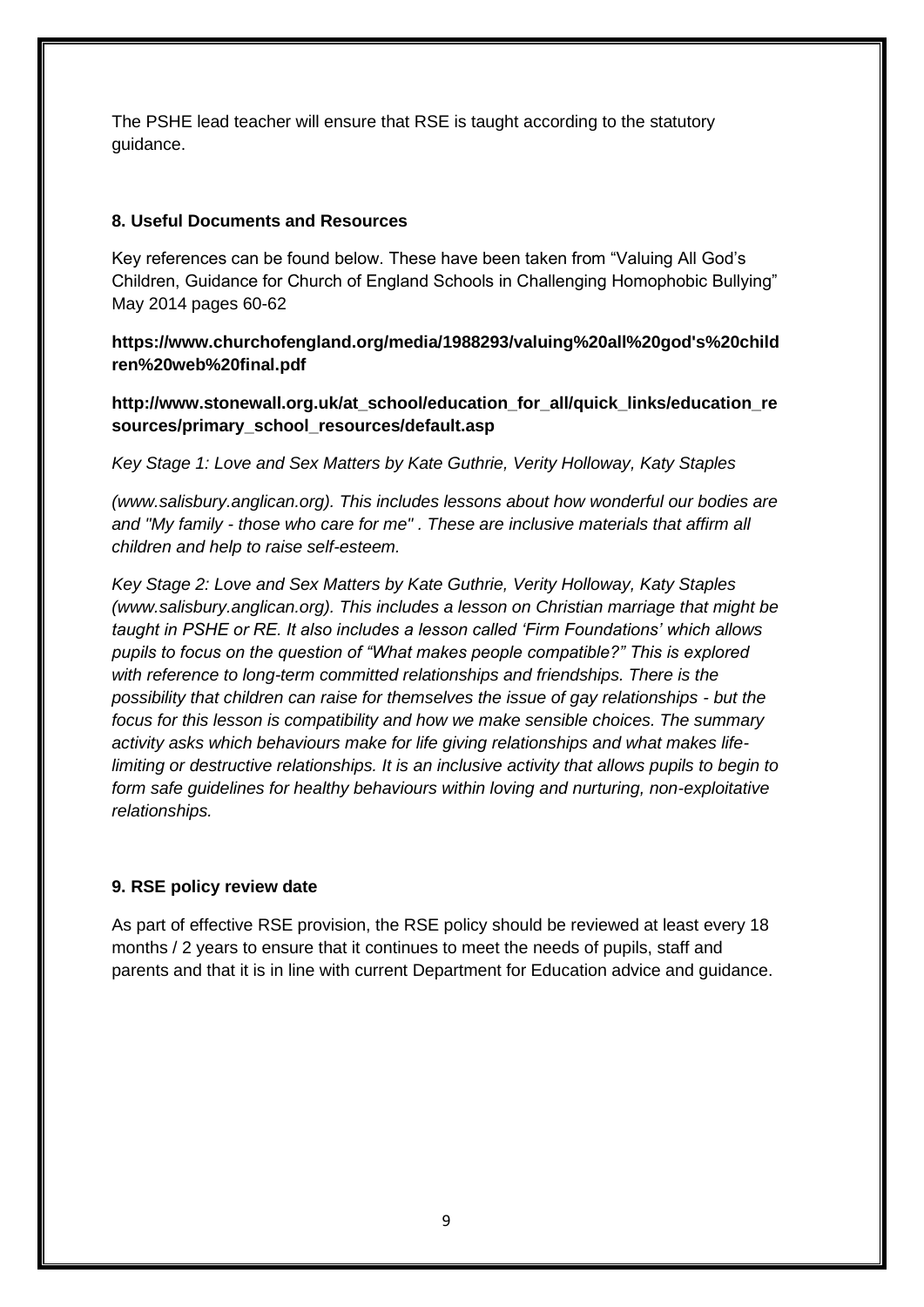Appendices - Preface and Declarations

Appendix 1a

#### **Common Worship Marriage Preface**

In the presence of God, Father, Son and Holy Spirit, we have come together to witness the marriage of N and N, **Public Witness**  to pray for God's blessing on them, to share their joy and to celebrate their love. Marriage is a gift of God in creation through which husband and wife may know the grace of God. It is given that as man and woman grow together in love and trust, they shall be united with one another in heart, body and mind, as Christ is united with his bride, the Church. The gift of marriage brings husband and wife together in the delight and tenderness of sexual union **Sexual Union**  and joyful commitment to the end of their lives. **Permanence**  It is given as the foundation of family life in which children are [born and] nurtured and in which each member of the family in good times and in bad, may find strength, companionship and comfort, and grow to maturity in love. Marriage is a way of life made holy by God, and blessed by the presence of our Lord Jesus Christ with those celebrating a wedding at Cana in Galilee. Marriage is a sign of unity and loyalty which all should uphold and honour. It enriches society and strengthens community. No one should enter into it lightly or selfishly but reverently and responsibly in the sight of almighty God. N and N are now to enter this way of life. They will each give their consent to the other **Consent**  and make solemn vows, and in token of this they will [each] give and receive a ring. We pray with them that the Holy Spirit will quide and strengthen them, that they may fulfil God's purposes for the whole of their earthly life together. **Permanence**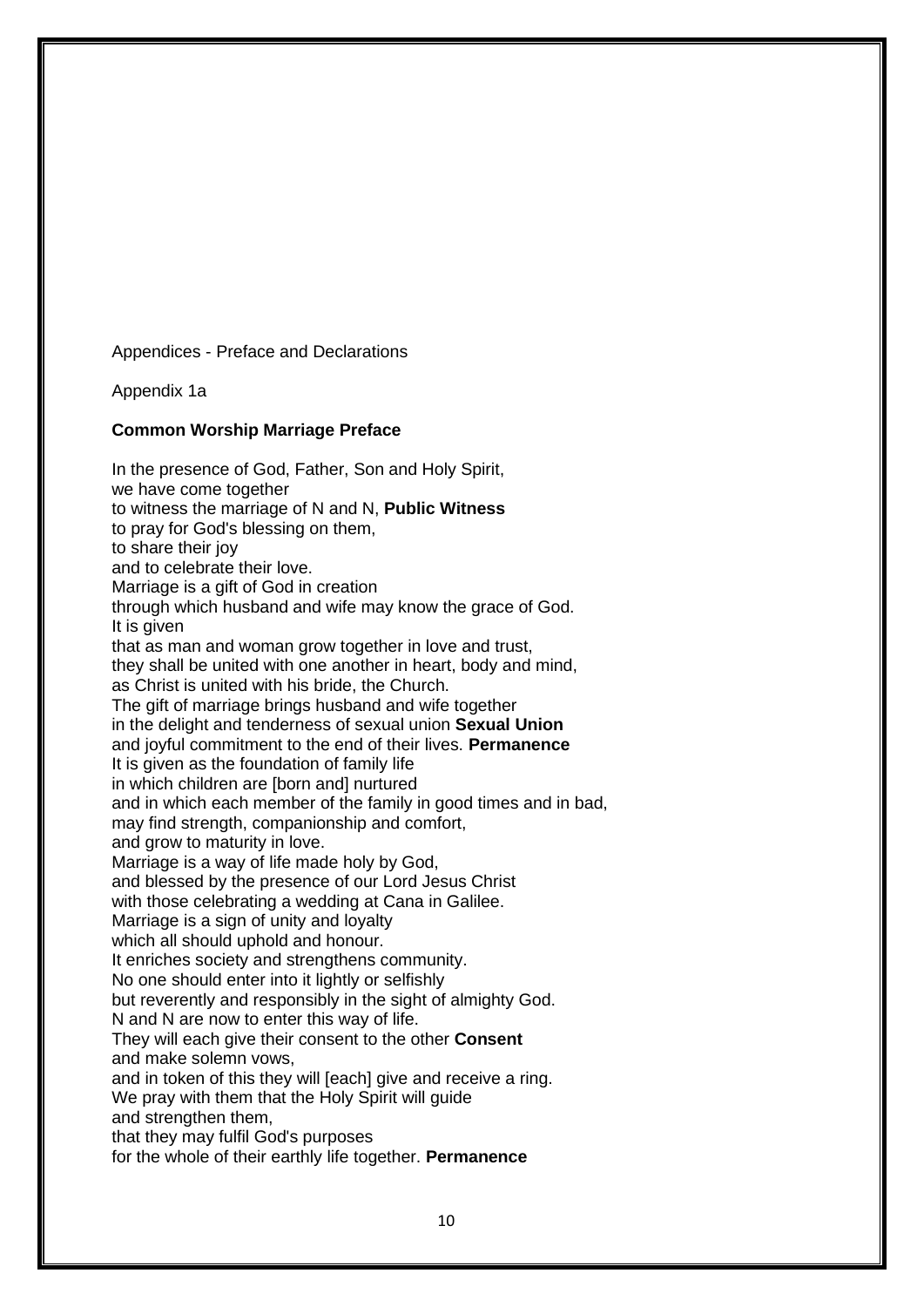#### Appendix 1b

#### **Common Worship Declarations**

*The minister says to the bridegroom*  N, will you take N to be your wife? **Consent**  Will you love her, comfort her, honour and protect her, and, forsaking all others, be faithful to her as long as you both shall live? **Permanence**  *He answers*  I will. *The minister says to the bride*  N, will you take N to be your husband? **Consent**  Will you love him, comfort him, honour and protect him, and, forsaking all others, be faithful to her as long as you both shall live? **Permanence**  *She answers*  I will.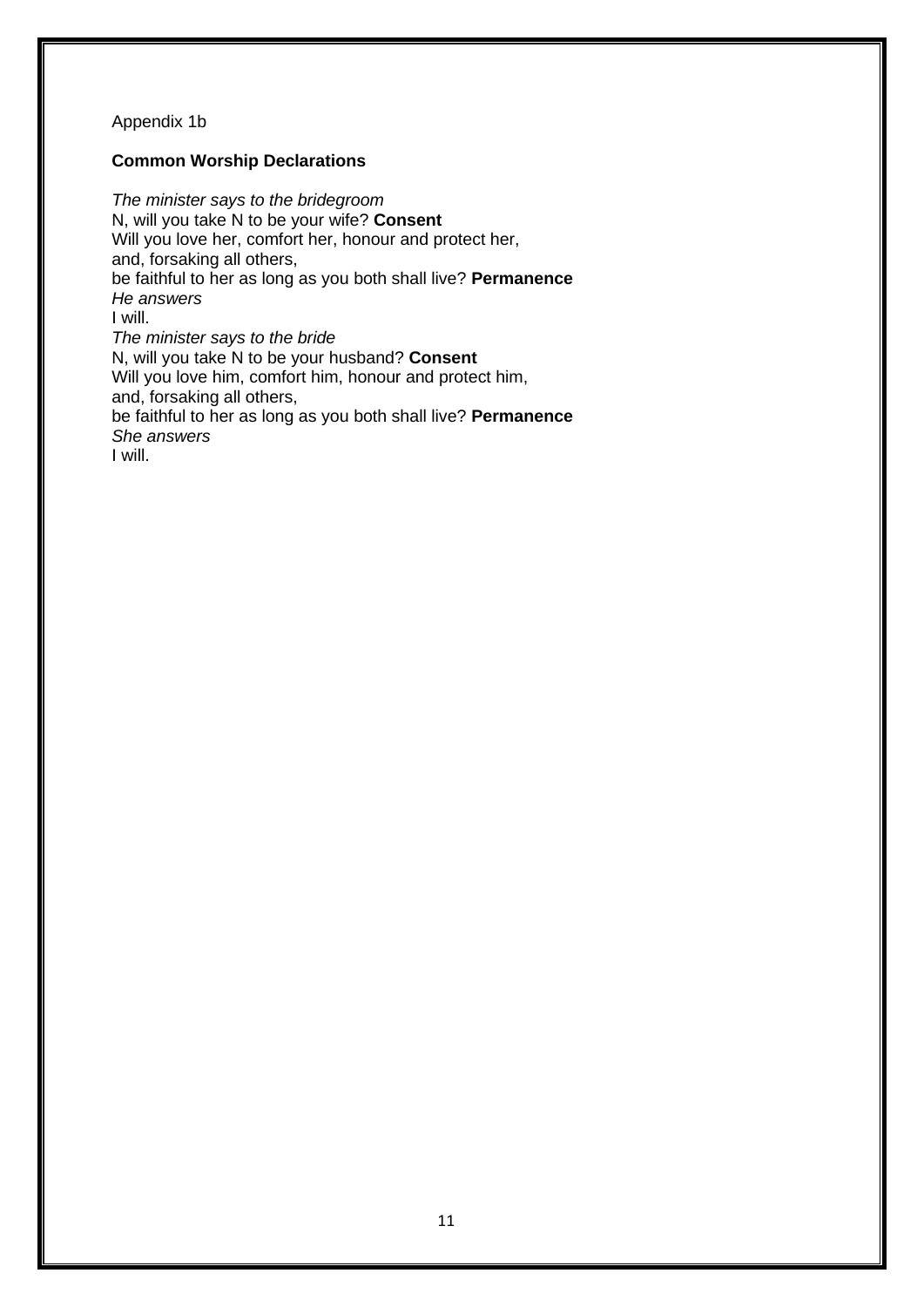#### Appendix 2 **Characteristics of Marriage**

1) **Consent**. Both parties must express the intention and willingness to enter into a binding marital union (Gen 24:5-8,57). It is a 'leaving' of parents and a 'cleaving' to the new spouse (Gen 2:24).

2) **Permanence**. 'Marriage in the Bible is first and foremost a binding covenant'.5 The Lord will not release a person from vows (Num 30), even vows made rashly (Ecc 5:4-7). Therefore marriage should not be entered into 'lightly or selfishly but reverently and responsibly'. The marriage ordinance also implies exclusivity (a man… his wife) and the 'exclusive nature of marriage is affirmed in the NT'.

3) **Public Witness.** Although, in the Old Testament, marriage was a family rather than 'priestly' matter, both family and public witness were and remain important constituents of this new social relationship (Gen 34:11ff; Deut 22:13-19).

4) **Sexual Union**. The 'one-flesh union' clearly refers to the bodily union of man and wife (Gen 2:24), male and female with the possibility of pro- creation. However, sexual intercourse does not, of itself, create a marriage bond, since marriage is still required after intercourse (Ex 22:16). This aspect of marriage is why it is prohibited between men and women within a certain degree of affinity – e.g. brother and sister, mother and son. All four of these elements are reflected in the Preface and Declarations of the Marriage Service which also makes clear the purposes for which God ordained marriage, namely, procreation (Gen 1:28), mutual help/comfort (Gen 2:18) and the reciprocal commitment of self-giving love which finds its expression in sexual union (Gen 2:24). Stott notes that all three needs have been strengthened by the Fall. Finally, because it is a creation ordinance, 'instituted by God himself in the time of man's innocency' it is given to all humanity.

Divorce and subsequent remarriage whilst a previous partner is still living is a complex and sensitive issue. The decision not only affects the couple but also the wider community. It is permitted by the Church of England, but Bishops' Guidelines must be followed and ultimately the decision is left to the conscience and judgement of the individual minister. Similarly, issues of gender reassignment are pastorally sensitive. Church of England ministers are permitted to marry those who have had gender legally reassigned but they can also exercise a conscientious objection not to do so.

Appendix 3

### **Aspects of Love**

C. S. Lewis in his book, The Four Loves (1960) using four Greek words for love, describes four basic kinds of human love – affection (storge), friendship (philia), erotic (eros) love and the love of God (agape). Lewis states that just as Lucifer a former archangel – perverted himself by pride and fell into depravity, so too can love – commonly held to be the arch-emotion – become corrupt by presuming itself to be what it is not.

**Affection**,– defined as 'affection especially of parents to offspring'. It is described as a humble quiet love, found between those who are 'thrown together' by circumstance. It is the most natural love because it is present without coercion and is the result of fondness by virtue of familiarity. It pays least attention to those attributes that are often deemed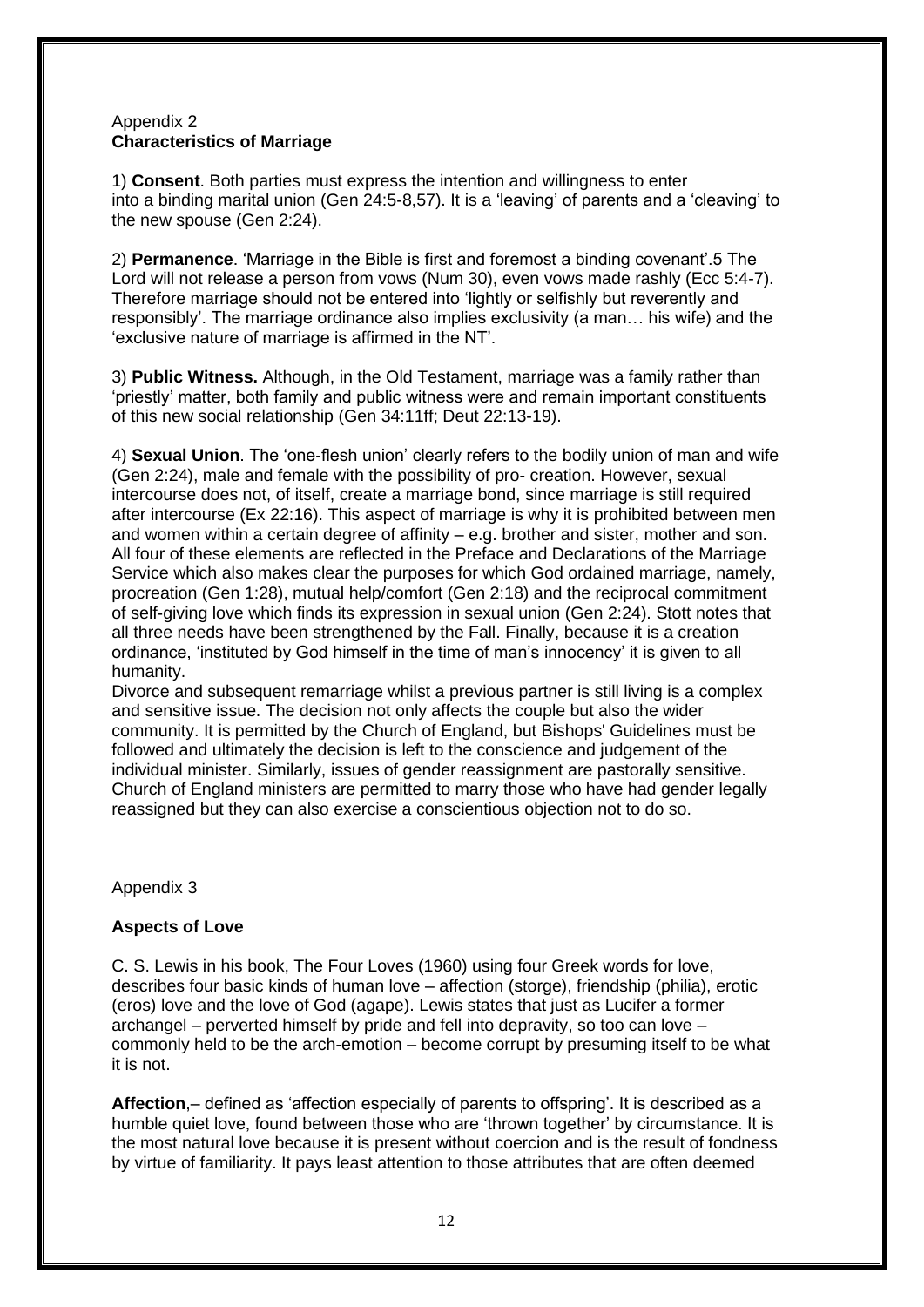valuable, e.g. physical beauty or giftedness, and is therefore able to transcend most discriminating factors.

The word is not used in Scripture although there are many examples of it, e.g. the command to 'honour father and mother'. The negative form is used twice

Romans 1:31 – they have no understanding, no fidelity, no love, no mercy.

2 Timothy 3:3 – without love, unforgiving, slanderous, without self-control, brutal, not lovers of the good,

Romans 12:20 uses a compound of phileo and storge.

**Friendship** – This is the love of friendship, best friends, and the fellowship of being with those people you enjoy usually because of shared interests or activities. It was exalted as a virtue in ancient cultures whereas contemporary society rather ignores it. Lewis recognises that it is not a 'biological love'. By contrast, without erotic love we would not have been begotten, without affection we would not have been reared, whereas we can live and breed without friendship. Friendship is 'a relation between men at their highest level of individuality'.

John 21:15-17, describes Jesus' restoral of Peter, where the different words used seem to convey some import:

Jesus asked, 'do you agapao me?'

Peter replied, 'I phileo you.'

Jesus asked, 'do you agapao me?'

Peter replied, 'I phileo you.'

Jesus asked, 'do you phileo me?'

Peter replied, 'I phileo you.'

We are not commanded to phileo anyone because this form of love depends on feelings. Examples of use are: John 5:20, 11:3, 36, 12:25, 16:27, 20:2; Ac 28:2; Ro 12:10; 1Ti 6:10; 2Ti 3:4; Tit 2:4, 3:4; Heb 13:1; 3Jo 9; and Re 3:19. Page 10 of 10